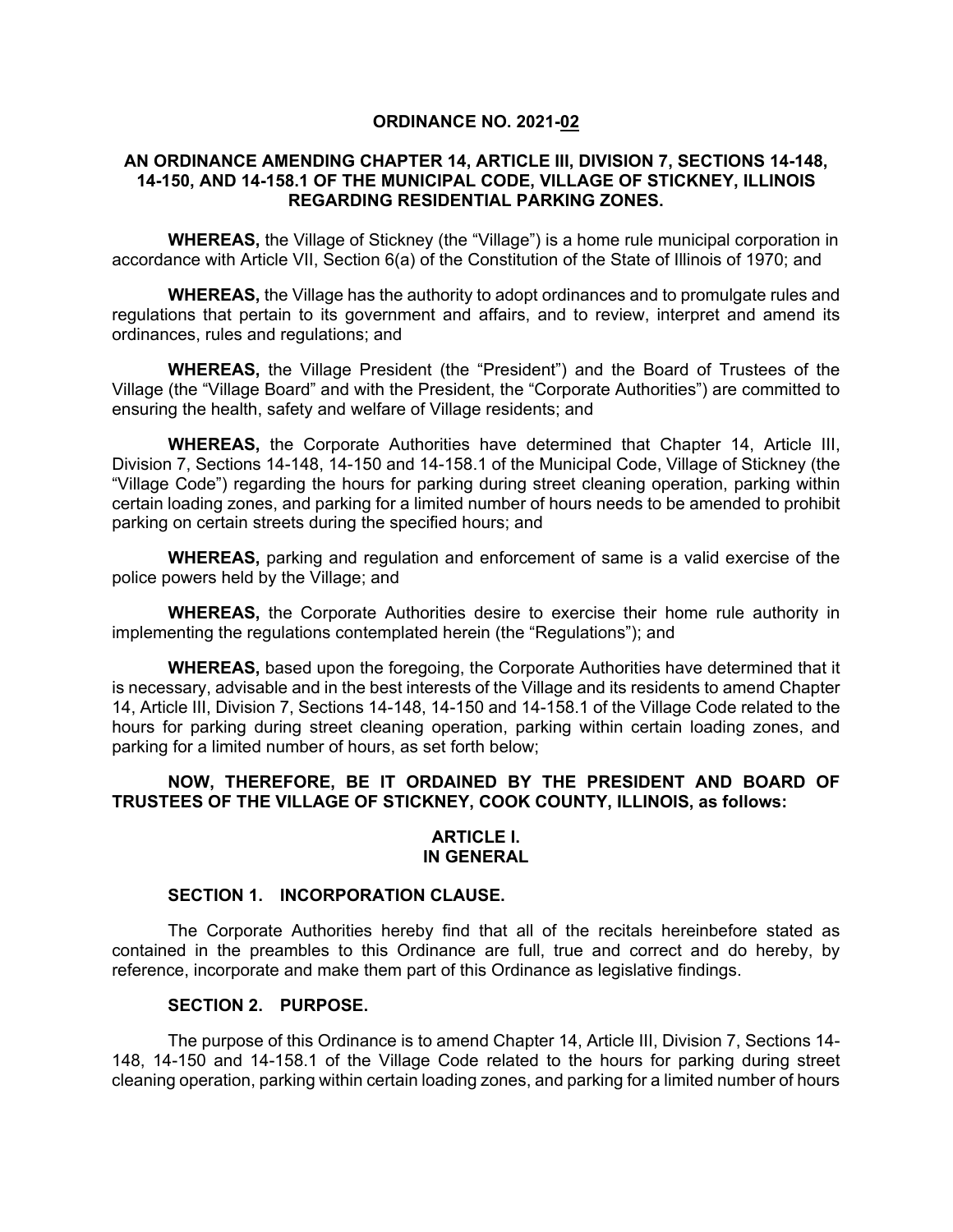as provided for herein and to authorize the President or his designee to take all action necessary to carry out the intent of this Ordinance.

### **ARTICLE II.**

### **AMENDMENT OF CHAPTER 14, ARTICLE III, DIVISION 7, SECTIONS 14-148, 14-150, AND 14-158.1 OF THE MUNICIPAL CODE, VILLAGE OF STICKNEY, ILLINOIS**

### **SECTION 3.0. AMENDMENT OF CHAPTER 14, ARTICLE III, DIVISION 7, SECTION 14-148.**

That the Village Code is hereby amended, notwithstanding any provision, ordinance, resolution or Village Code section to the contrary, by amending Chapter 14, Article III, Division 7, Section 14-148 as follows:

#### **Sec. 14-148. – Parking during street cleaning operations.**

- (a) It shall be unlawful to park any vehicle on any public street or portion thereof in the village at any time from April 1 to November 30, when such streets are being cleaned as follows:
	- (1) On Mondays between 8:00 a.m. and 5:00 p.m.
		- a. On the north side of all streets and public through fares extending in a general easterly and westerly direction; and
		- b. On the west side of all streets and public through fares extending in a generally northerly and southerly direction.
	- (2) On Tuesdays between 8:00 a.m. and 5:00 p.m.
		- a. On the south side of all streets and public through fares extending in a generally easterly and westerly direction; and
		- b. On the east side of all street and public through fares extending in a generally northerly and southerly direction.

(3) Monday-Friday between 8:00 a.m. and 11:30 a.m.

- a. On all streets and public through fares in the 4100 and 4200 blocks of East Ave; and
- b. On all streets and public through fares in the 7000 and 7100 blocks of 40th Place.
- (b) It shall be unlawful to park any vehicle on Pershing Road or portion thereof in the village at any time from April 1, through November 30 when Pershing Road is being cleaned as follows:
	- (1) On Fridays between 5:00 a.m. and 7:00 a.m.
- (c) When snowfall measures two inches or more, the snow removal regulations will supersede the street sweeping regulations.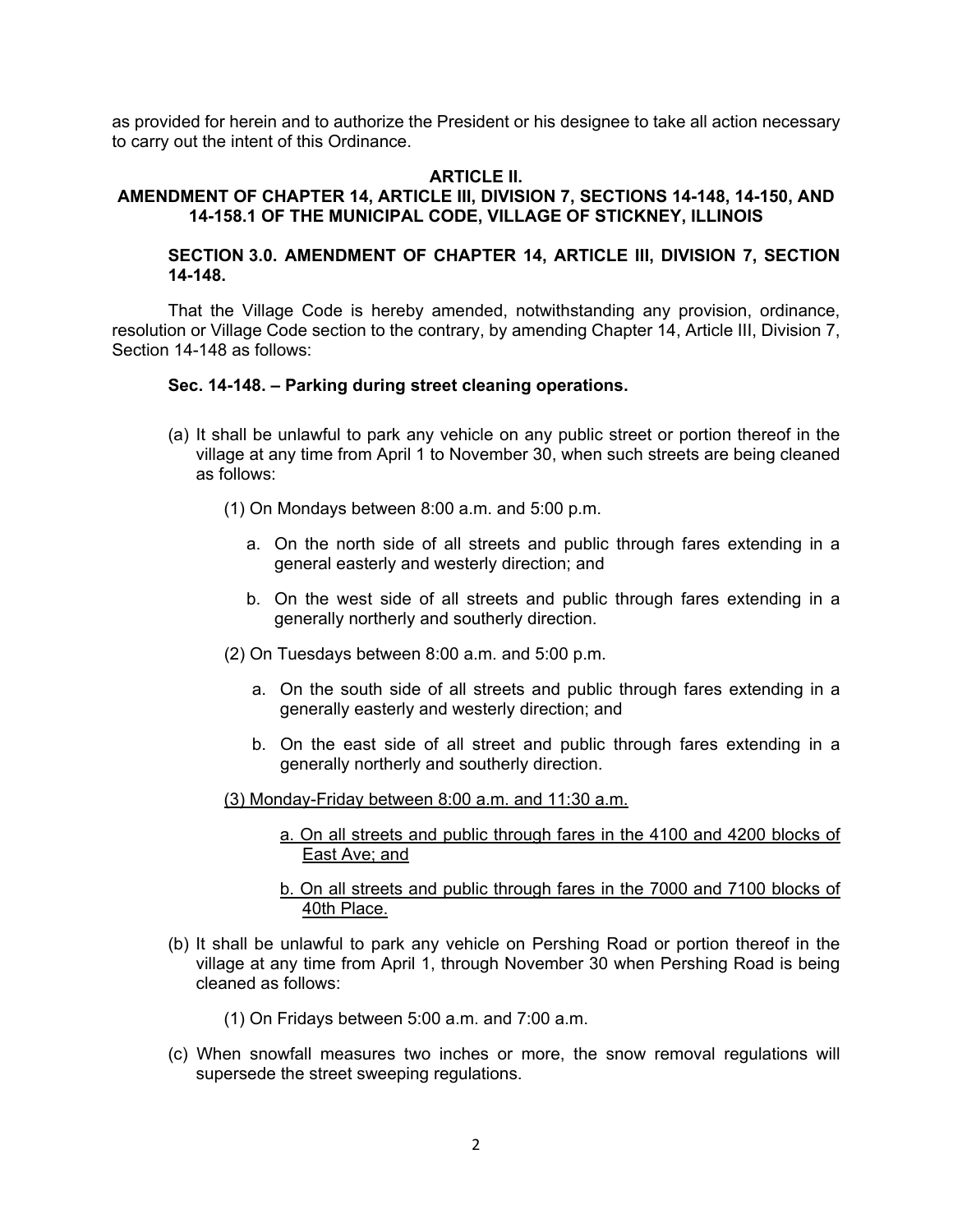# **SECTION 3.1. AMENDMENT OF CHAPTER 14, ARTICLE III, DIVISION 7, SECTION**

### **14-150.**

That the Village Code is hereby amended, notwithstanding any provision, ordinance, resolution or Village Code section to the contrary, by amending Chapter 14, Article III, Division 7, Section 14-150 as follows:

### **Sec. 14-150. - Loading zones.**

It shall be unlawful for the driver of a vehicle to stand park a passenger vehicle for a period of time longer than is necessary for the loading or unloading of passengers, not to exceed three minutes, and for the driver to stand park any freight carrying vehicles for a period of time longer than is necessary to load, unload and deliver materials, not to exceed 30 minutes, in any place designated by the board of trustees as a loading zone and marked as such, or in any of the following designated places:

(1) At any place not to exceed 75 feet along the curb before the entrance to any hospital or hotel at any time.

(2) At any place not to exceed 75 feet along the curb before the entrance to a public building between 8:00 a.m. and 6:00 p.m. except on Sunday.

(3) Directly in front of the entrance to any theater at any time that the theater is open for business.

(4) The block extending from 6817 W. Pershing Road to the southeast corner of Pershing Road and Grove Avenue is hereby declared a loading zone and the following restrictions shall apply to this zone:

(a) It shall be unlawful to park within this loading zone between the hours of 10:00 a.m. and 10:00 p.m. seven (7) days a week.

# **SECTION 3.2. AMENDMENT OF CHAPTER 14, ARTICLE III, DIVISION 7, SECTION 14-158.1.**

That the Village Code is hereby amended, notwithstanding any provision, ordinance, resolution or Village Code section to the contrary, by amending Chapter 14, Article III, Division 7, Section 14-158.1 as follows:

## **Sec. 14-158.1. - Two-hour parking.**

(a) At no time shall any person park a vehicle for a period in excess of 120 consecutive minutes in any of the following locations:

Pershing Road, south side, from Grove Avenue to Wesley Avenue and Scoville Avenue to Gunderson Avenue.

(b) No person shall park a vehicle for a period in excess of 120 consecutive minutes between the hours of  $86:00$  a.m. and  $52:00$  p a.m. on Mondays through Saturdays on any day of the week, at the following locations:

(1) The east and west sides of Euclid Avenue from the south line of Pershing Road to the north line of the first east-west alley south of Pershing Road.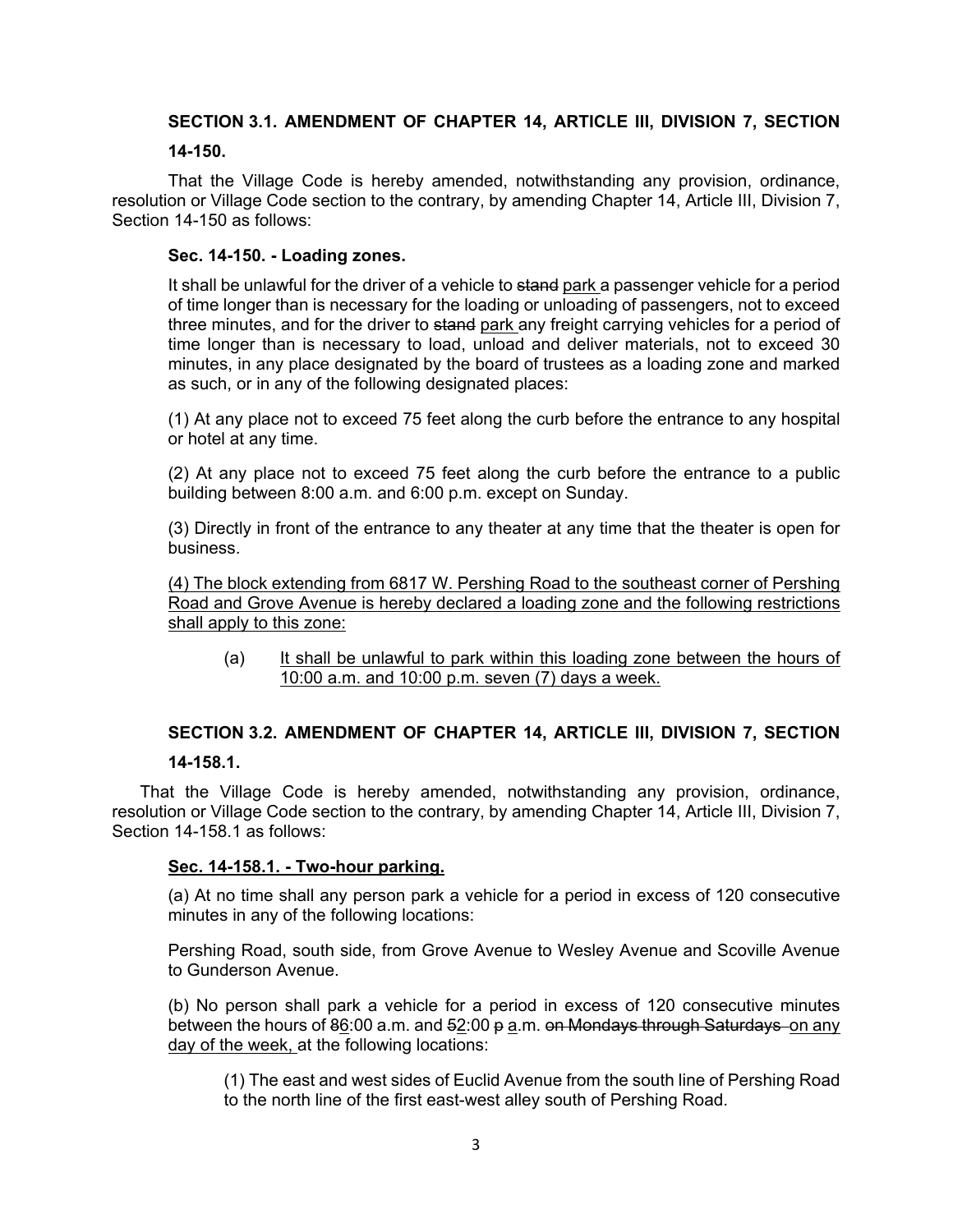(2) The west side of Gunderson Avenue from the south line of Pershing Road to the north line of the first east-west alley south of Pershing Road.

(c) No person shall park a vehicle for a period in excess of 120 consecutive minutes between the hours of 6:00 a.m. and 2:00 a.m. on any day of the week at the following locations:

(1) Along Pershing Road including the side streets Grove Avenue to Ridgeland Avenue back to the alley.

(d) The provisions of this section shall not apply to employees or patrons having a valid pass or sticker issued by the Village which exempts said employee or patron from the parking limitations herein imposed.

### **SECTION 3.3. OTHER ACTIONS AUTHORIZED.**

The officers, employees and/or agents of the Village shall take all action necessary or reasonably required to carry out, give effect to and consummate the amendments contemplated by this Ordinance, and shall take all action necessary in conformity therewith. The officers, employees and/or agents of the Village are specifically authorized and directed to draft and disseminate any and all necessary forms or notices to be utilized in connection with the intent of this Ordinance.

#### **ARTICLE III. HEADINGS, SAVINGS CLAUSES, PUBLICATION, EFFECTIVE DATE**

#### **SECTION 4. HEADINGS.**

The headings of the articles, sections, paragraphs and subparagraphs of this Ordinance are inserted solely for the convenience of reference and form no substantive part of this Ordinance nor should they be used in any interpretation or construction of any substantive provision of this Ordinance.

#### **SECTION 5. SEVERABILITY.**

The provisions of this Ordinance are hereby declared to be severable and should any provision of this Ordinance be determined to be in conflict with any law, statute or regulation by a court of competent jurisdiction, said provision shall be excluded and deemed inoperative, unenforceable and as though not provided for herein and all other provisions shall remain unaffected, unimpaired, valid and in full force and effect.

#### **SECTION 6. SUPERSEDER.**

All code provisions, ordinances, resolutions, rules and orders, or parts thereof, in conflict herewith are, to the extent of such conflict, hereby superseded.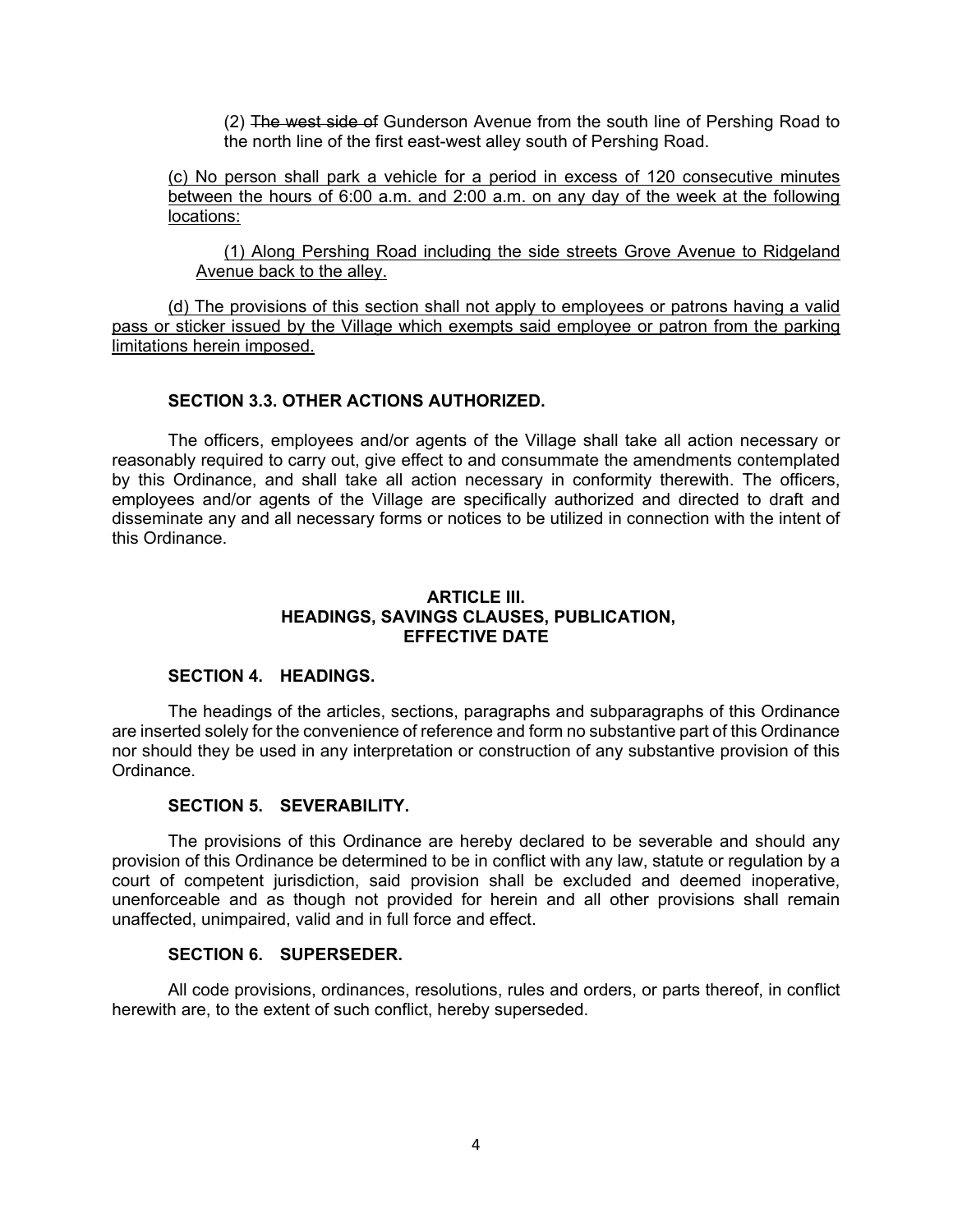# **SECTION 7. PUBLICATION.**

A full, true and complete copy of this Ordinance shall be published in pamphlet form or in a newspaper published and of general circulation within the Village as provided by the Illinois Municipal Code, as amended.

# **SECTION 8. EFFECTIVE DATE.**

This Ordinance shall be effective immediately upon its passage.

(REMAINDER OF THIS PAGE INTENTIONALLY LEFT BLANK)